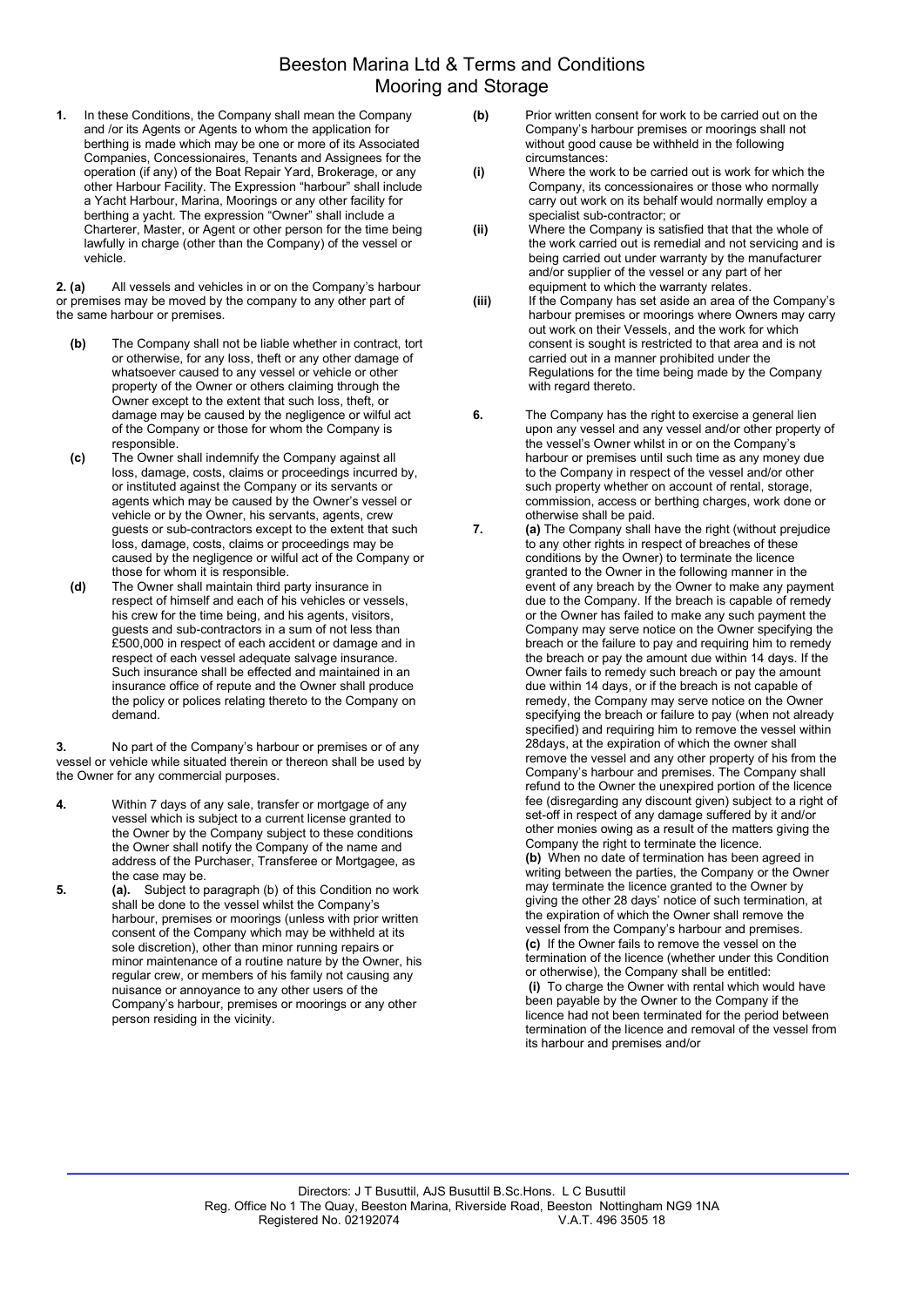(ii) at the Owner's risk (save in respect of loss or damage caused by the Company's negligence during such removal) to remove the vessel from its harbour and premises and thereupon secure it elsewhere and charge the Owner with all costs arising out of such removal including alternative berthing fees.

- 8. In all cases where a contract of hire or licence to occupy any moorings, berth, storage space, property or facilities may be lawfully terminated by notice, the same shall be deemed to be lawfully served if served personally on the Owner or sent by registered post or recorded delivery service to the last known address in the United Kingdom of the Owner or to the principal place of business of the Company.
- 9. Vessels stored at seasonal rates ashore or in mud berths will be launched or put afloat as near the end of the seasonal period as in the Company's opinion tide, weather conditions and available facilities permit and in such sequence as to avoid moving other vessels for this purpose and also so as to make the most economical use of the facilities at the Company's disposal.
	- (a) At the Owner's request the Company will, if possible, launch his vessel at any suitable tide and weather conditions, but the cost of moving other vessels for this purpose and/or any attendant expenses must be paid for by the Owner. The basis of such charges is available to the Owner on request.
- 10. Any vessels or other goods left at the Company's harbour or premises are subject to the provisions of the Torts (Interference with goods) Act 1977, which confers on the Company as bailee a right of sale exercisable in certain circumstances. Such sale will not take place until the Company has given notice to the Owner or has taken reasonable steps to trace him in accordance with the Act. A similar right of sale shall also arise when any vessel or other goods of which the Company is not a bailee are left at the Company's harbour or premises. Any obligation of the Company towards vessels or goods left at its harbour or premises ends upon the expiry or lawful termination of the grant to the Owner of facilities in respect of such vessels or goods and the Company accepts no responsibility for the loss or damage to any vessels or goods left at its harbour or premises without is consent save in so far as such loss or damage is caused by the negligence of the Company or those for whom the Company is responsible.
- 11. If in the Company's opinion such be necessary for the safety of the vessel or for the safety of other users of the harbour or premises or for their vessels or for the safety of the Company's harbour, premises, plant or equipment, the Company shall have the right to moor, rebirth, move, board, enter or carry out any emergency work on the vessel and except to the extent that such mooring, reberthing, movement, boarding, entering or emergency work arises from the negligence of the Company or those for whom the Company is responsible, the Company's reasonable charges therefor shall be paid by the Owner.
- 12. Unless he has the Company's prior consent, the Owner shall not lend or transfer the berth (this licence being personal to the Owner relating to a particular vessel and non-assignable) nor shall he use the berth for any other vessel. Subject to any special condition of the Company to the contrary, if the Owner notifies the Company in writing that the vessel will be away from the harbour and premises for 28 days or more and the Company is able to re-licence, on a continuous basis for a period or periods of not less than 28 days each, the berth normally occupied by the Owner's vessel, the Company shall not be required to pay the owner any licence income so received for each such period.
- 13. Vessels shall be berthed or moored by the Owner in such a manner and position as the Company may require and unless otherwise agreed the necessary wraps and fenders shall be provided by the Owner.
- 14. Nothing in the licence shall entitle the Owner to the exclusive use of a particular berth. If a mooring is left without informing the Company's Mooring Officer, the Company reserves the right to allocate the mooring space at their discretion.
- 15. Berths (Including those occupied by vessels on the Company's harbour or premises or facilities for servicing, overhauling or repair) shall be licensed for the periods from the time to time published by the Company at its harbour or premises and charges therefor will be calculated by reference to the Company's published list of charges ruling at the commencement of the licence.
- 16. All persons using any part of the Company's harbour premises or facilities for whatever purpose whether by invitation or otherwise do so at their own risk unless injury or damage to person or property sustained within the Company's harbour premises or facilities was caused by or resulted from the Company's negligence or deliberate act or that of those for whom the Company is responsible.
- 17. No vessel, when entering or leaving or manoeuvring in the harbour, shall be navigated at such a speed or in such a manner as to endanger or inconvenience other vessels in the harbour. Vessels are at all times subject to the speed restrictions and bylaws of Harbour, Navigation or other authorities.
- 18. No noisy, noxious or objectionable engines, radio, or other apparatus or machinery shall be operated within the harbour or premises so as to cause any nuisance or annoyance to the Company, to any other users of the harbour or premises or to any person residing in the vicinity and the Owner undertakes for himself, his guest and all using the vessel that shall not behave in such a way as to offend as aforesaid. Generators & Engines should not be run after 8.00pm unless entering or leaving the harbour.
- 19. No refuse shall be thrown overboard or left on the pontoons, jetties or car parks, or disposed of in any way other than in the receptacles provided by the Company or by the removal from the Company's harbour and premises. Any refuse found to be left by the Owner will be removed and the Owner shall be charged according to the Company's guidelines.
- 20. Dinghies, tenders and rafts shall be stowed aboard the vessel unless a berth is separately provided by the Company.
- 21. Owners and their crew are required to park their motor vehicles in such position And in such manner as shall from time to time be directed by the Company.
- 22. No items of boats, gear, fittings or equipment, supplies, stores or the like shall be left upon the pontoons, jetties or car parks. Any such items will be removed at the company's
- 23. The Owner shall take all necessary precautions against the outbreak of fire in or upon his vessel and the Owner shall observe all statutory and local regulations relative to fire prevention (if any) which shall be exhibited at the offices of the Company. The Owner shall provide and maintain at least one fire extinguisher of a governmentally approved or BSI standard type and size in or on the vessel fit for immediate use in case of fire. Owners shall not refuel vessels in the harbour otherwise than in the Company's refuelling birth.